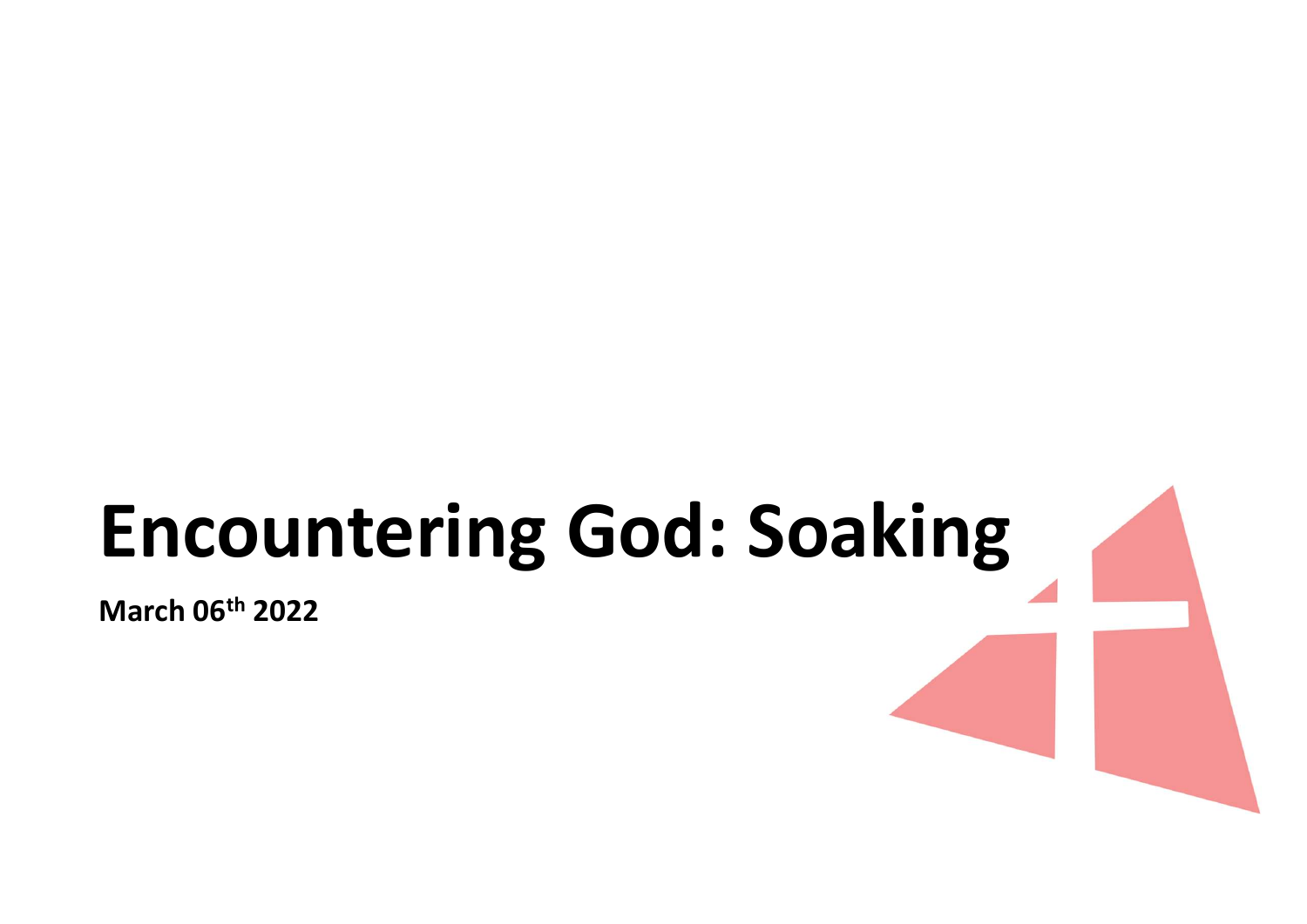#### Starting a new series

#### o Encountering God

• The Father's Heart

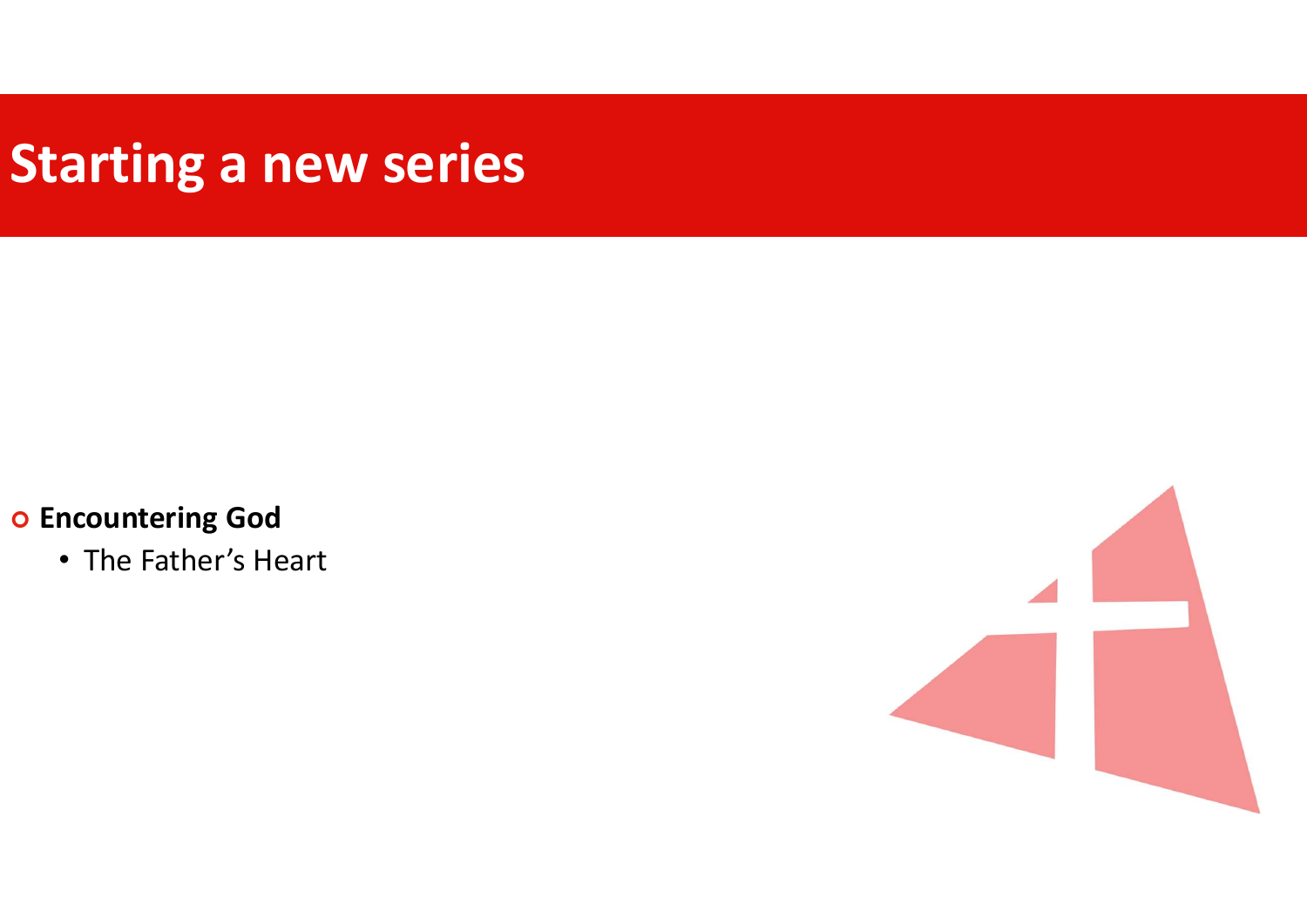## Today's Focus

#### o Soaking

• Being still in God's presence

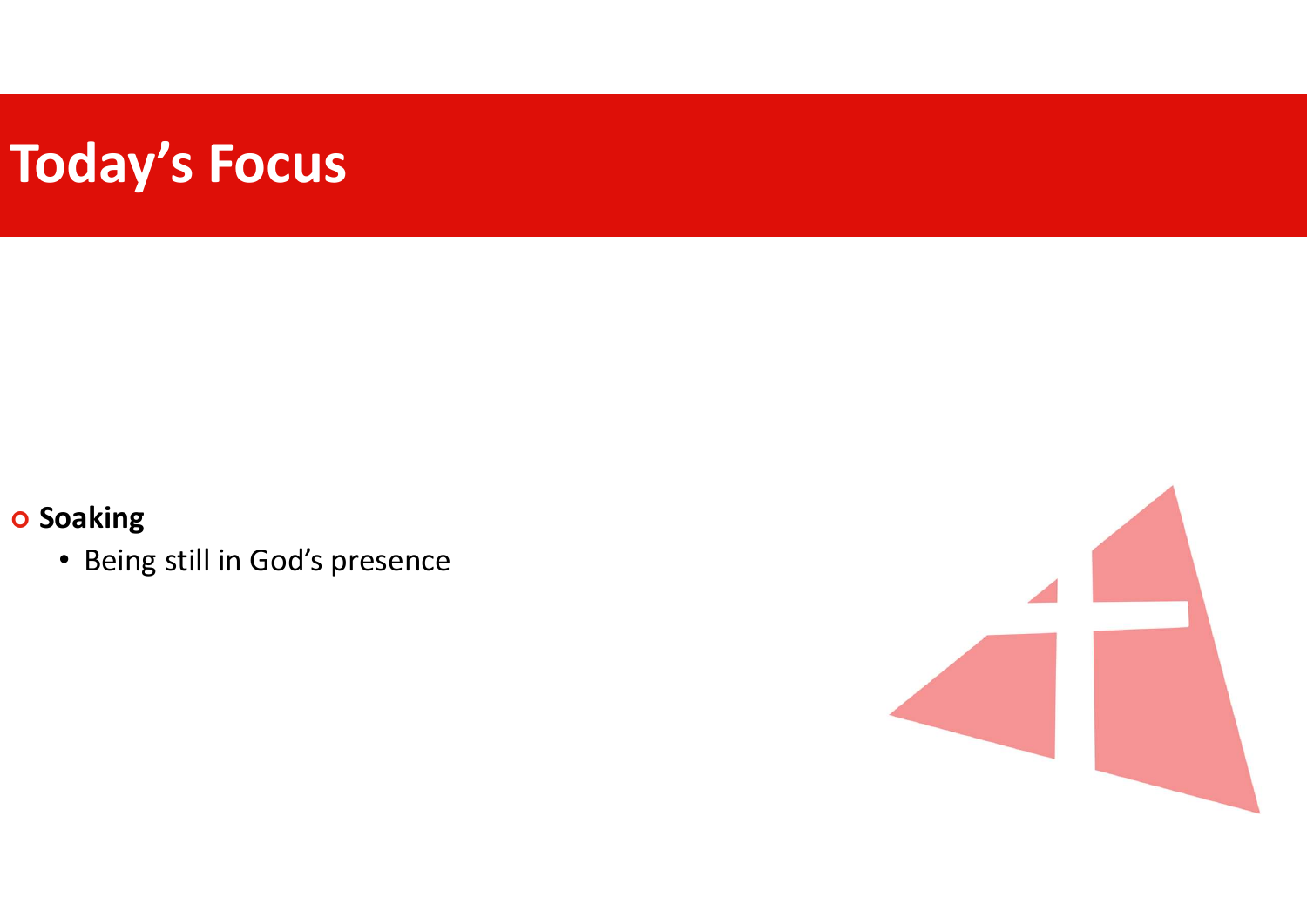#### David's Heart

Psalm 27:4 One thing have I desired of the LORD, that will I seek after; that I may dwell in the house of the LORD all the days of my life, to behold the beauty of the LORD, and to inquire in his temple.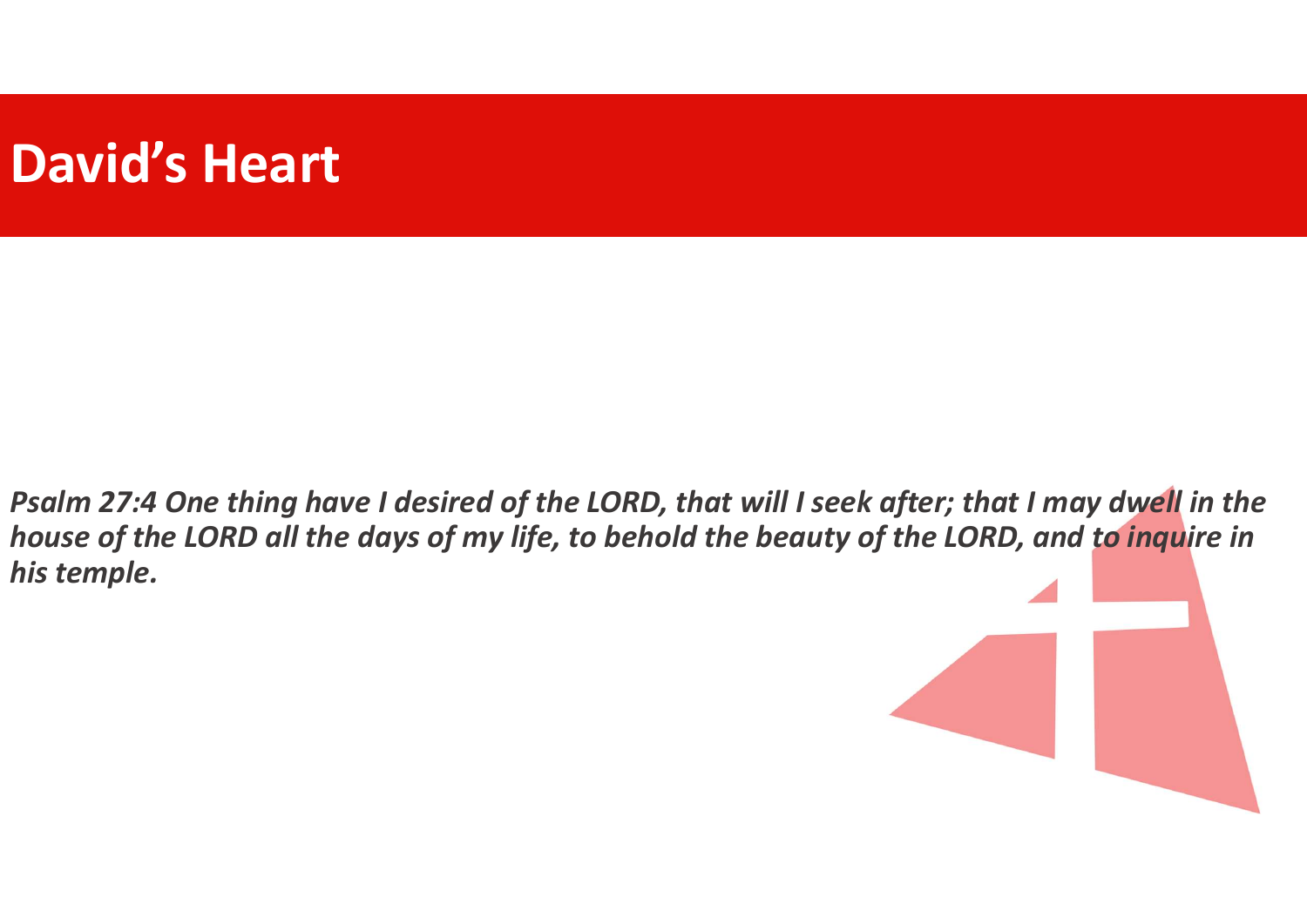#### Psalm 84

Psalm 84:1-11 How lovely are your tabernacles, O LORD of hosts! My soul longs, yea, even faints for the courts of the LORD: my heart and my flesh cry out for the living God. Yea, the sparrow has found a house, and the swallow a nest for herself, where she may lay her young, even your altars, O LORD of hosts, my King, and my God. Blessed are they that dwell in your house: they will be still praising you. Selah. Blessed is the man whose strength is in you; in whose heart are the ways to them. Who passing through the valley of Baca makes it a well; the rain also fills the pools. They go from strength to strength, every one of them in Zion appears before God. O LORD God of hosts, hear my prayer: give ear, O God of Jacob. Selah. Behold, O God our shield, and look upon the face of your anointed. For a day in your courts is better than a thousand. I had rather be a doorkeeper in the house of my God, than to dwell in the tents of wickedness. For the LORD God is a sun and shield: the LORD will give grace and glory: no good thing will he withhold from them that walk uprightly.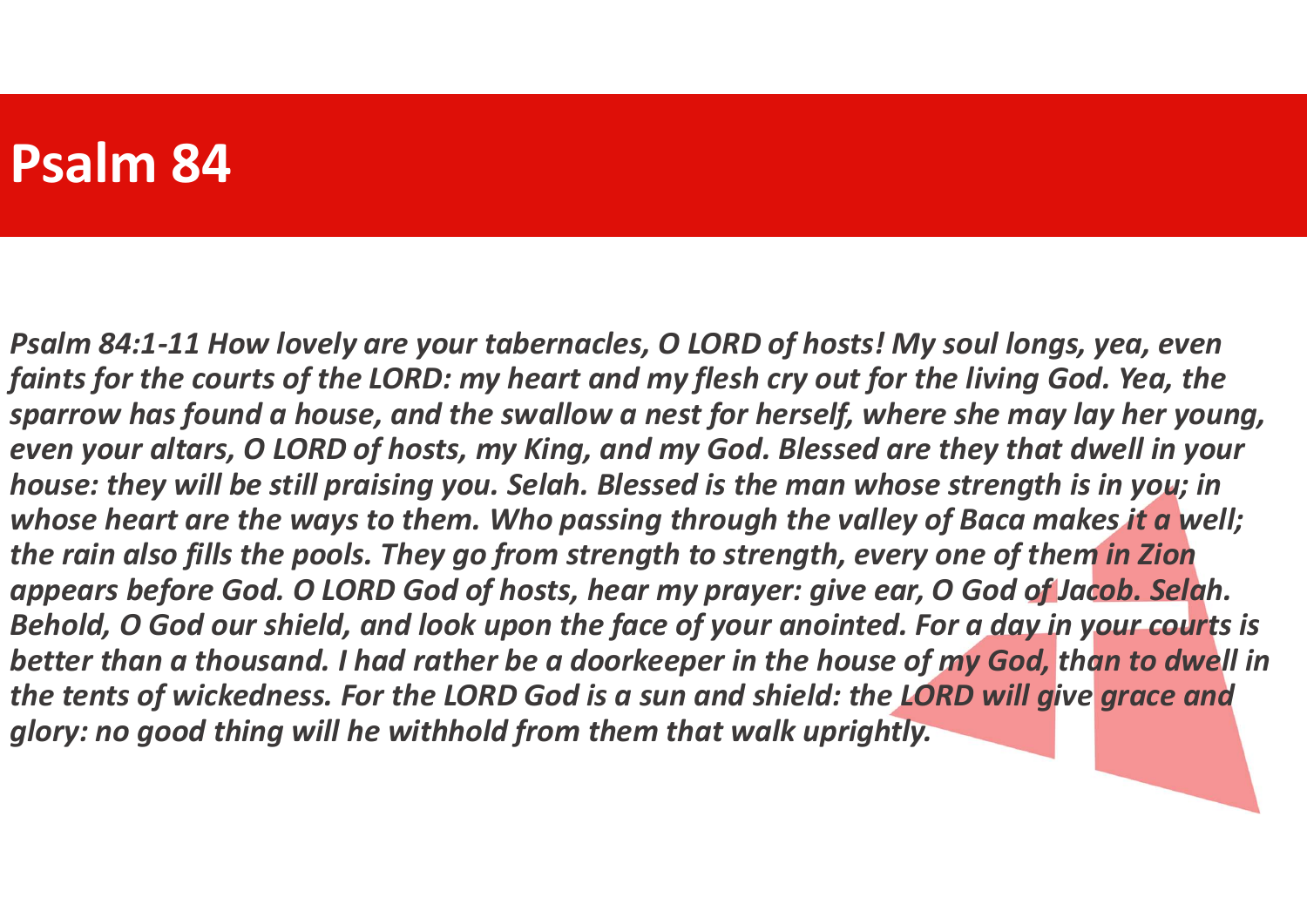### Being in God's Presence

Psalm 84:1-2 How lovely are your tabernacles, O LORD of hosts! My soul longs, yea, even faints for the courts of the LORD: my heart and my flesh cry out for the living God.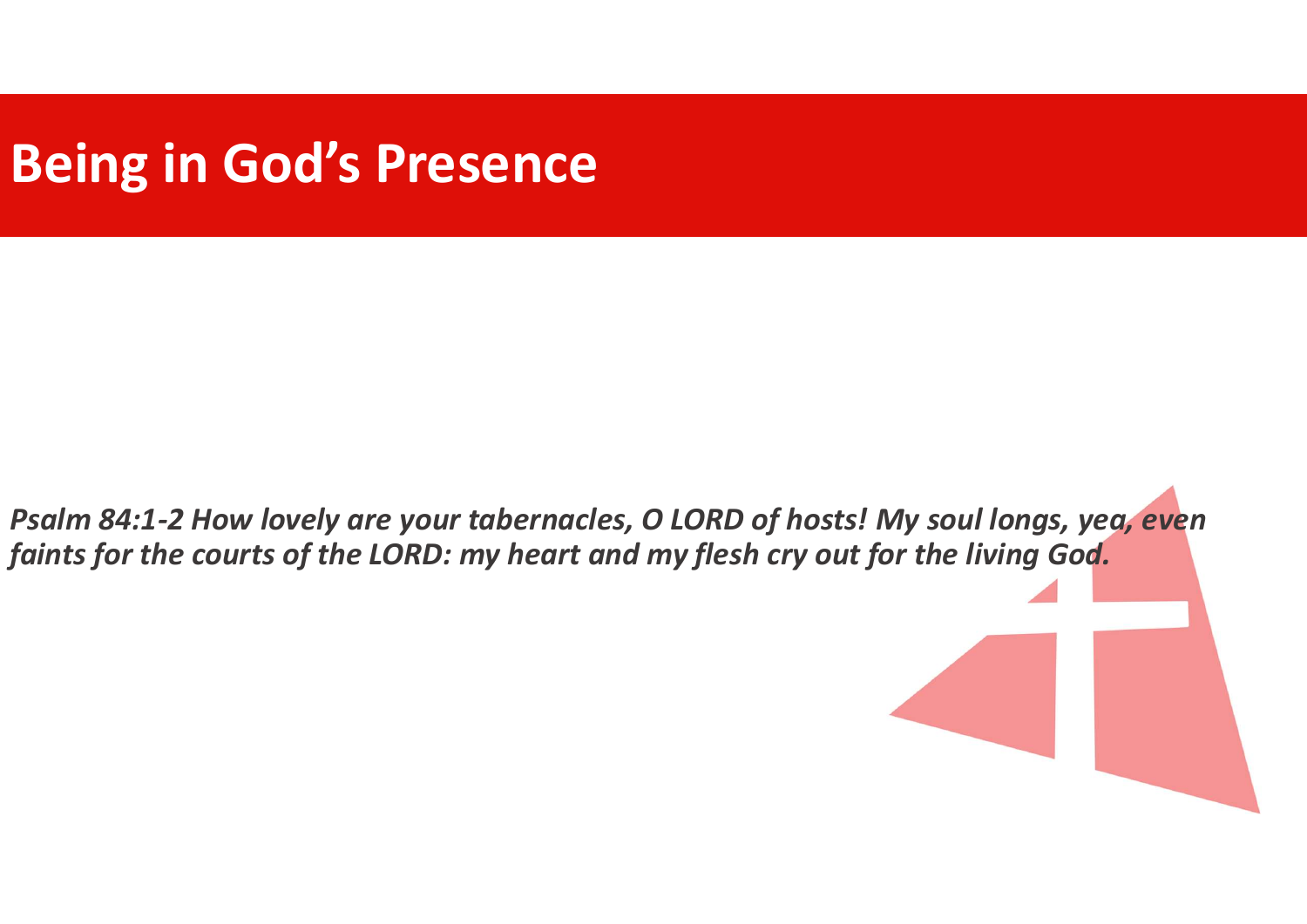#### Better is One Day with God

Psalm 84:10 For a day in your courts is better than a thousand. I had rather be a doorkeeper in the house of my God, than to dwell in the tents of wickedness.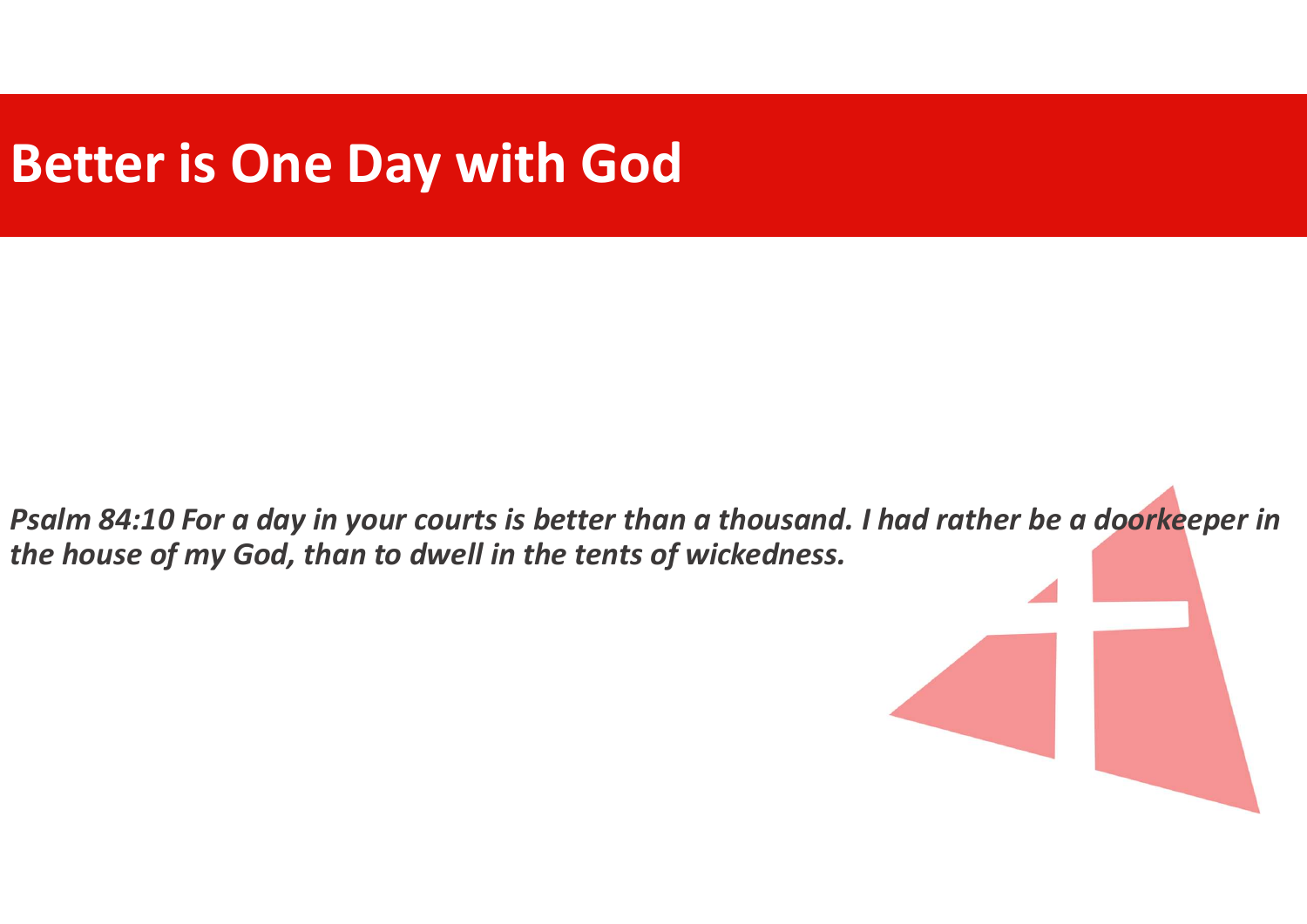### God won't withhold good

Psalm 84:11 For the LORD God is a sun and shield: the LORD will give grace and glory: no good thing will he withhold from them that walk uprightly.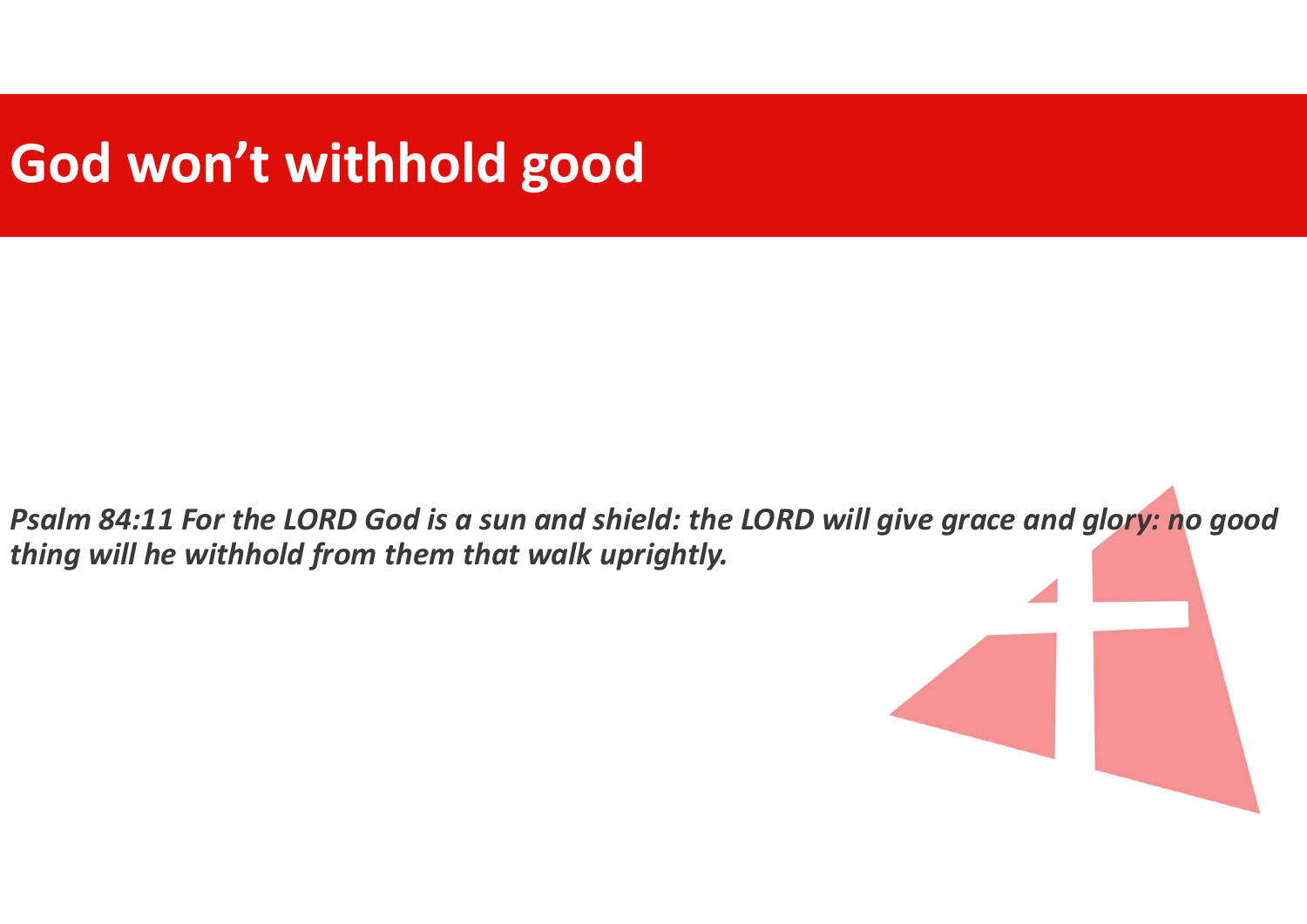

o Soaking is a practice to "just be with God"

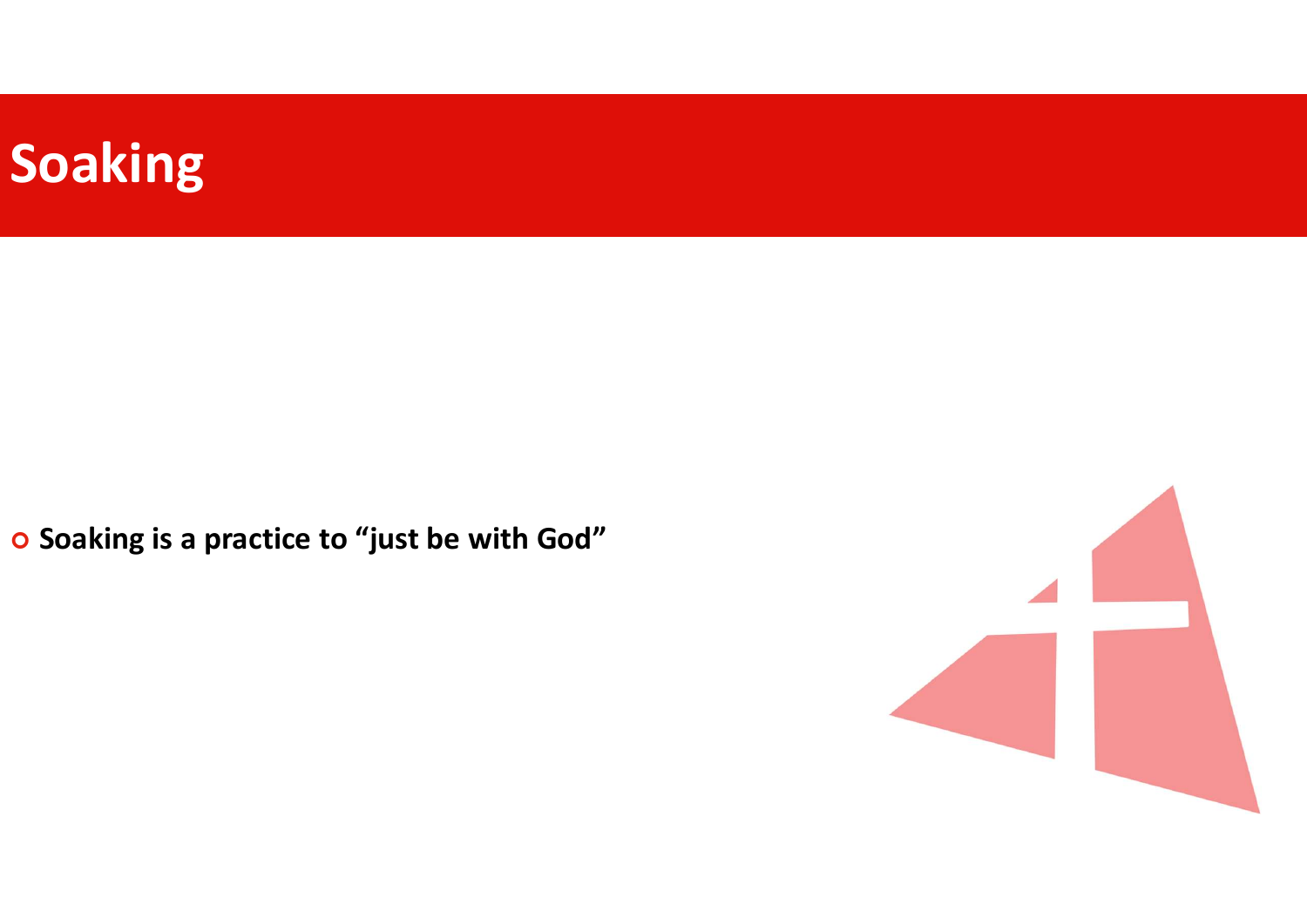#### How can we soak in God's presence?

o Remove all distractions

o Be comfortable

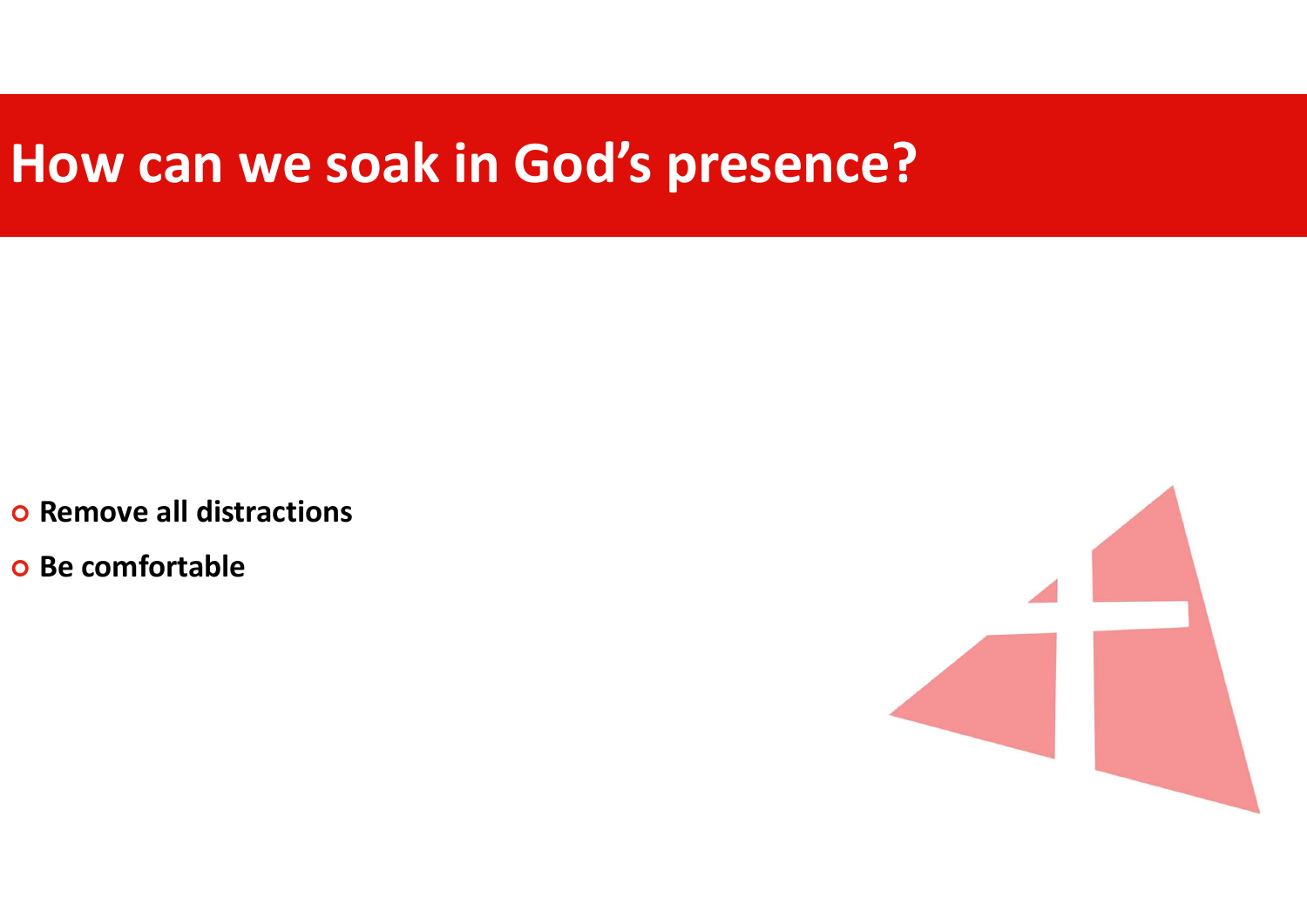

o If it helps you stay focused: Pick a short passage to meditate on

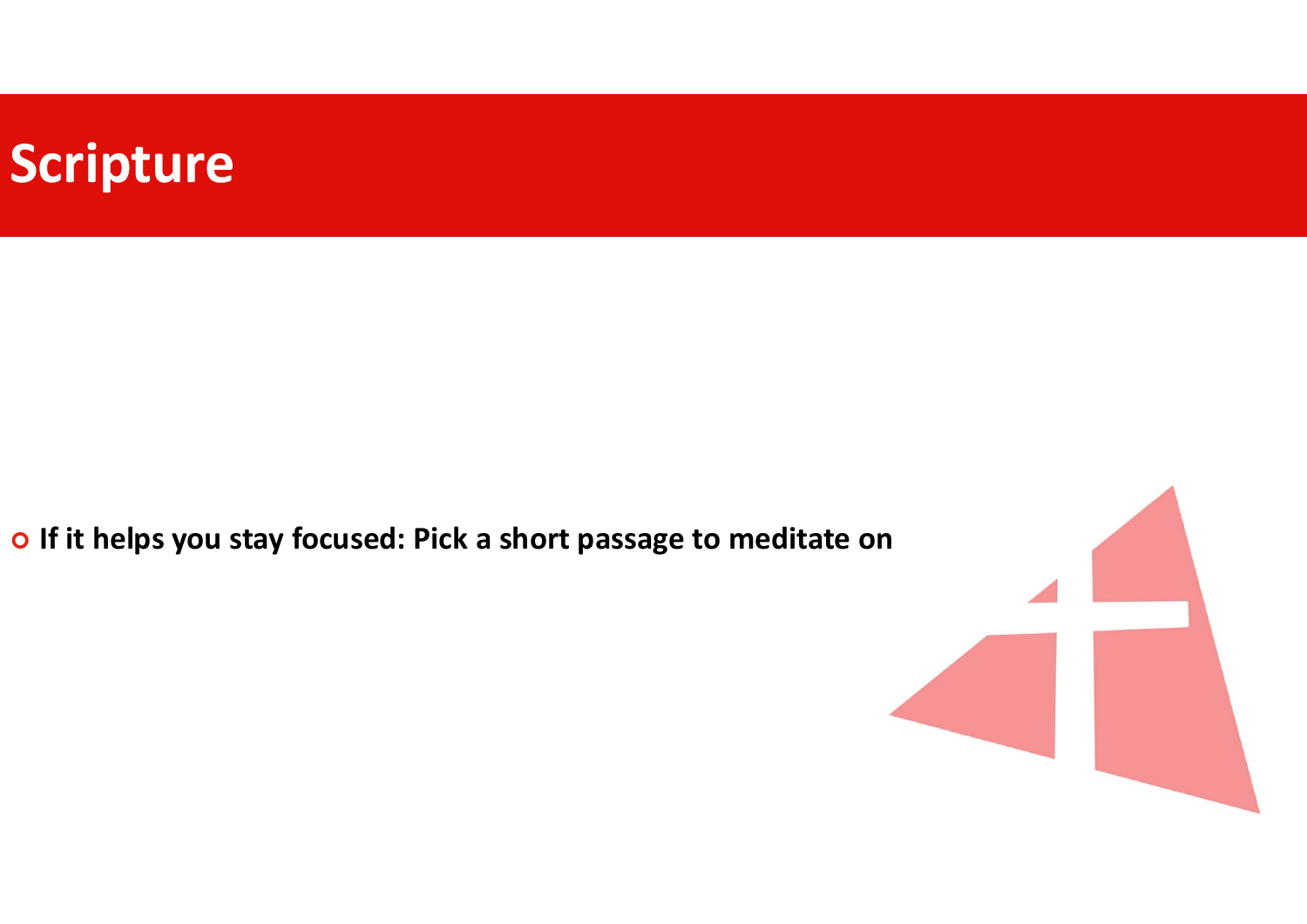### Try to stay focused

- o Resist the temptation to focus on things of this world
- o Music can help too

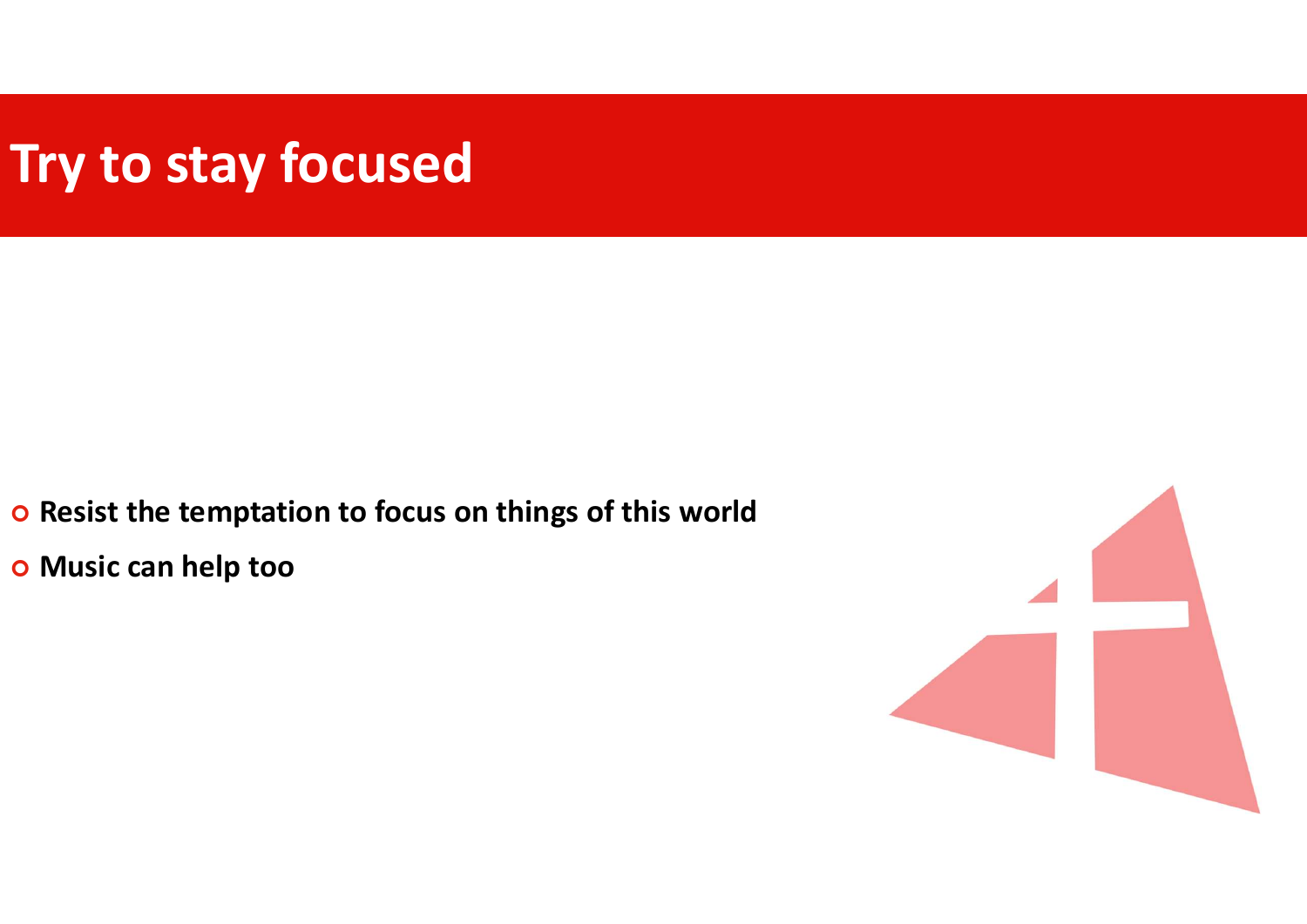### Soaking as a group

o Soaking individually and Soaking corporately

Isaiah 42:4 He shall not fail nor be discouraged, till he has established justice in the earth: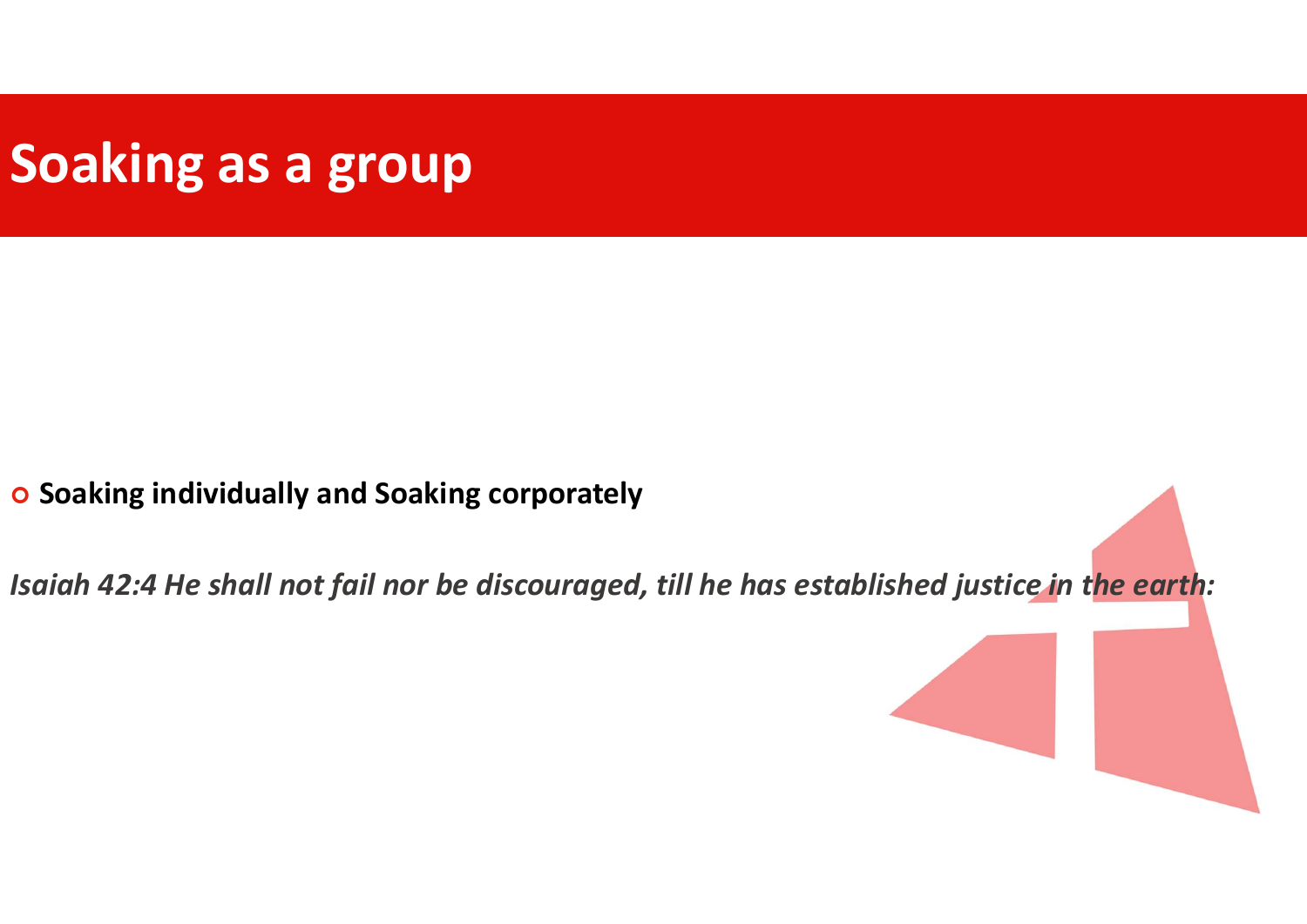### Next Sunday

o No long message

o Soaking on Psalm 84:1-11

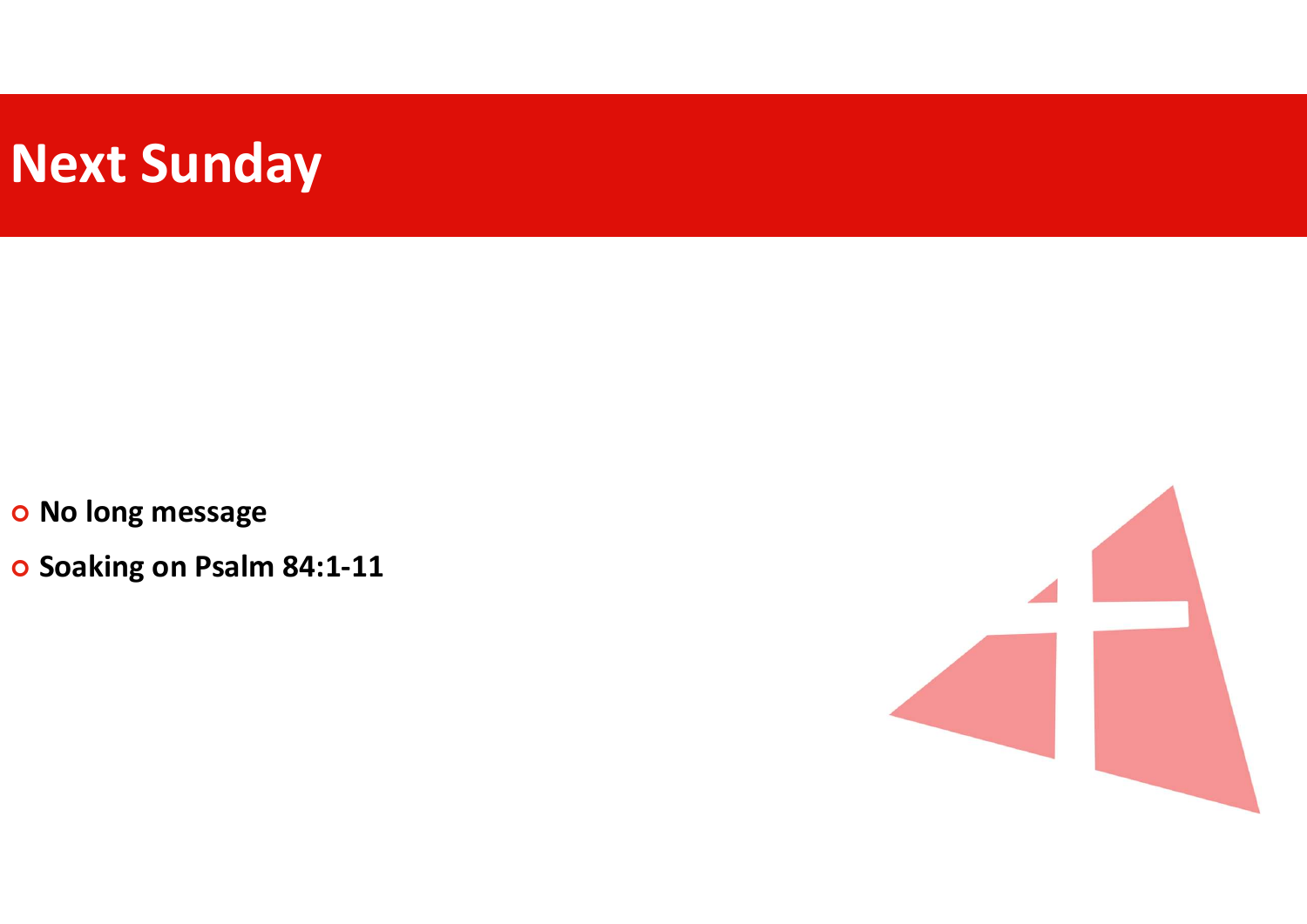#### This Series

We'll receive teachings about "God our Father"

We'll soak and meditate on these Biblical passages